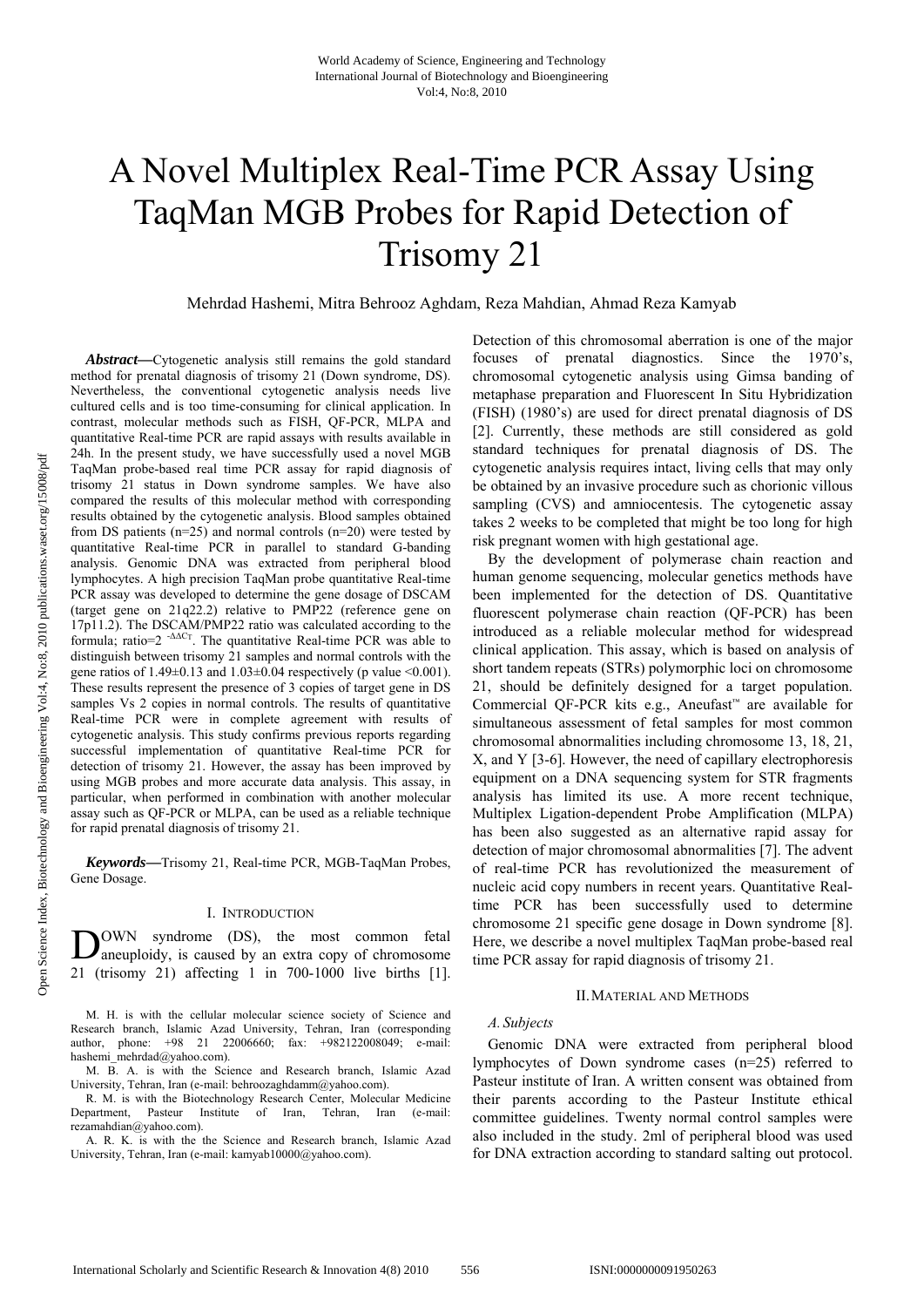The concentration and quality of the DNA was measured using NanoDrop® ND-1000 spectrophotometer (NanoDrop Technologies, Wilmington, DE, USA) at 260 and 280 nm. DNA samples with the A260 / A280 ratios of more than 1.7 were selected for quantitative analysis. Sample aliquots were stored at −20 °C and fresh working solutions (10 ng/µL) were prepared immediately before each experiment.

TABLE I CHARACTERISTICS OF THE PRIMERS AND MGB-TAQMAN PROBES USED IN THE REAL-TIME PCR ASSAYS

| <b>Name</b>         | Sequence                   | Reporter<br>dve | Amp.<br>size |
|---------------------|----------------------------|-----------------|--------------|
| <b>DSCAMF</b>       | CCGGGCAGTCTAATTCCAGAAC     | None            |              |
| <b>DSCAMR</b>       | AGTATGTGCACTCAGAAACCAGCTG  | None            | 100          |
| <b>DSCAMP</b>       | <b>TGCACTTGACTTCCAGG</b>   | <b>FAM-MGB</b>  |              |
| PMP <sub>22F</sub>  | GGAGGAGAGAAGGCTTGAATGC     | None            |              |
| PMP <sub>22</sub> R | GTTCCACATGCACACAGAAACG     | None            | 103          |
| PMP <sub>22</sub> P | <b>TGTCTAAGGTTGAGTTCAT</b> | VIC-MGB         |              |

# *A. Quantitative Real-time PCR*

DSCAM (Down syndrome cell adhesion molecule) gene located on Down syndrome critical region (DSCR) of chromosome 21 (21q22.2) and PMP22 (Peripheral myelin protein) gene located on 17p11.2-12 were selected as target and reference genes, respectively. Primers and probes were designed using Primer Express software Ver.3.0 (Applied Biosystem, Foster City, CA). The selected primers and probes underwent an extensive search in the NCBI/BLAST databases to avoid any significant homology with other known nucleotide sequences. DSCAM probe was synthesized with the reporter dye 6-carboxyfluorescein (FAM) covalently linked to the 5' end (Applied Biosystems, UK). PMP22 specific probe was conjugated at the 5' end with the reporter dye VIC. The probes were minor groove binder (MGB)-DNA probes with enhanced hybridization to the target DNA at higher Tm temperature compared to the conventional TaqMan probes .The characteristics of the primers and the probes used in this study are summarized in table 1. Real time PCR reaction was performed as described previously [9], with minor modifications to optimize multiplex reactions. The PCR master mix (Applied Biosystems, UK) was optimized for TaqMan probe based reactions and contained AmpliTaq Gold DNA Polymerase, AmpErase UNG, dNTPs with dUTP, Passive Reference, and optimized buffer components. PCR was carried out in optical grade 96-well plates (MicroAmp, Applied Biosystems, Singapore) at reaction volume of 25 μl including 12.5 μl TaqMan universal master mix (Applied Biosystems, UK), 400 nM of each primer, 200 nm of the specific probes and 10 ng of genomic DNA. Reaction mixture was kept at 50˚C for 2 min (for optimal AmpErase UNG activity), at 95˚C for 10 min (for deactivation of AmpErase UNG and activation of AmpliTaq Gold), followed by 40 cycles including 95˚C for 15 seconds and 60˚C for 1 min (for probe/primer hybridization and extension). Each real-time PCR run included three normal control samples in triplicate. To calculate the PCR efficiency of each gene, serially diluted concentrations of template DNA were prepared. Simultaneous real-time PCR was run for DSCAM (target) and PMP22 (reference) genes using concentrations of 100, 50, 25, 12.5, and 6.25 ng DNA per reaction. All the reactions were run in triplicates for drawing standard curves and repeated, at least twice, for gene dosage analysis experiments.

# *B.Data analysis*

Quantitative analysis was performed by the measurement of  $C_T$  values during the exponential phase of amplification as described previously [9]. The  $C_T$  parameter was defined as the cycle number at which the amplification curve crossed a fixed threshold line. In each assay,  $mC_T$  was the mean  $C_T$  value of triplicate amplifications. Relative quantity of DSCAM gene normalized to PMP22 gene was determined using comparative  $\Delta C_T$  method.  $\Delta C_T$  was calculated as the difference between the  $C_T$  values of DSCAM gene and the  $C_T$  value of PMP22 gene of the same sample. The data were analyzed using the formula: *Gene dosage ratio = 2* <sup> $-\Delta \Delta C_T$ </sup>, where  $-\Delta \Delta C_T = [mC_T]$  $DSCAM$  (normal sample) –  $mC_T$   $PMP22$  (normal sample)] –  $[mC_T]$  $_{DSCAM}$  (test sample) –  $mC_T$   $_{PMP22}$  (test sample)] [10]. Three normal samples were used as calibrator in each experiment and the gene dosage ratios were determined relative to the mean  $\Delta C_T$  value of these samples. Data processing was performed using the ABI Prism 7300 Sequence Detection System and the SDS software Ver. 1.2.3 (Applied Biosystems, UK). Statistical analysis and graph preparation were performed using Microsoft® Excel 2007 software. The p value of < 0.05 was considered statistically significant for t-Test analysis*.* 

# III. RESULTS

# *A.Validation of real-time PCR assays*

Validation experiments were performed to determine the amplification efficiencies of DSCAM and PMP22 genes. Briefly, the log concentration of serially diluted template DNA was plotted against the corresponding  $C_T$  values acquired for each gene. The slope of the trend lines were -3.23 and -3.30 for DSCAM and PMP22 genes, respectively (Figure 1). Acceptable range for this parameter is  $-3.6 <$  slope  $< -3.1$ , where slope of -3.3 corresponds to PCR efficiency of 100%. The reliability of the PCR reaction efficiencies was also assessed by plotting  $\Delta C_T$  values  $(C_{T \text{ DSCAM}} - C_{T \text{ PMP22}})$  against the log amount of input DNA. Through a wide range of template DNA input (6-100 ng), the absolute value of the trend line slopes for both genes were  $\leq 0.1$ , which indicated the validity of the relative quantitative assay by  $\Delta \Delta C_T$  method. Furthermore, gel electrophoresis analysis of the PCR products revealed a single band with expected size (100 bp for DSCAM, and 103 bp for PMP22).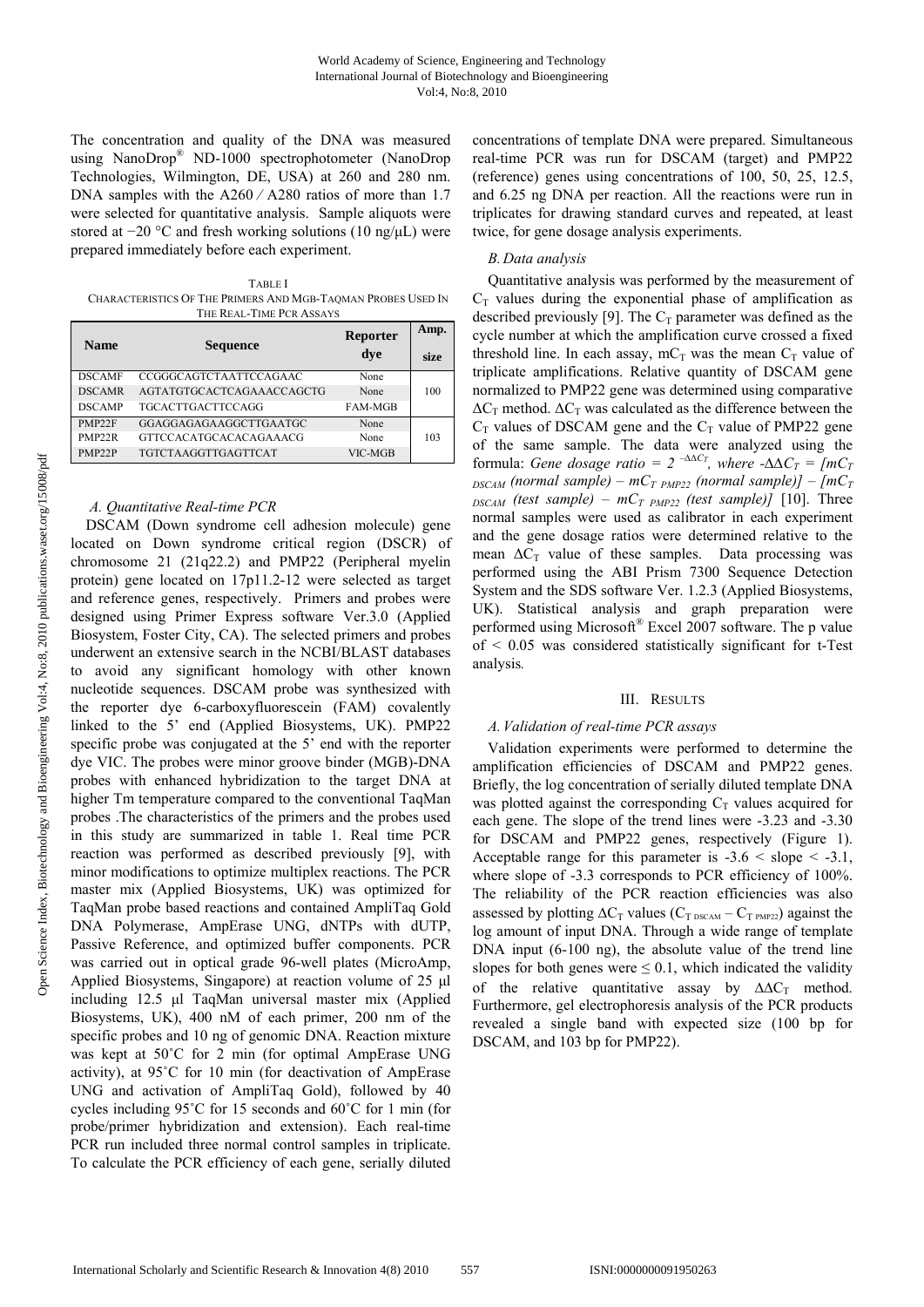

Fig. 1 Validation of real-time PCR assays for analysis of DSCAM and PMP22 gene dosage. Simultaneous quantitative real-time PCR was run for DSCAM (target) and PMP22 (reference) genes using various amounts (from 6 to 50 ng) of template DNA per reaction.  $C_T$ values were determined and plotted against log input DNA for both genes. The resulting best fit line equations were: *y=-3.30x+28.909*, and *y=-3.23x+29.135* for PMP22 and DSCAM genes, respectively. Best fit line slopes were approximately equal with high linear correlation ( $R^2 = 0.992$  and 0.999).

# *B.Discrimination between normal and trisomy 21 samples*

G-banding analysis of the subject revealed the trisomy 21 status  $(47, xy +21)$  in all Down syndrome cases and normal karyotype in normal controls. As expected from validation experiments, the amplification curves of DSCAM and PMP22 genes crossed the threshold line at approximately the same point in normal samples (Figure 2). This was translated into  $\Delta C_T$  values of 0-0.5 cycle with the mean value of 0.3 $\pm$ 0.1 in data analysis. Whereas, in trisomy 21 samples, the difference between  $C_T$  value of DSCAM and PMP22 genes ranged from 0.7-1.1 cycle resulting in mean  $\Delta C_T$  values of 0.8±0.2. Using the formula; *Gene dosage ratio* =  $2^{-\Delta\Delta C_T}$ , the DSCAM/PMP22 ratio was calculated for each sample. The mean ratio was determined in both groups as follows: 1.03±0.04 for normal samples, and  $1.49\pm0.13$  for trisomy 21 cases. After setting up the assay for known trisomy 21 and normal samples, a blind

analysis were performed to further confirm the assay consistency. Every sample were labeled with an identification code and tested by the real time PCR assay in blind. All 25 trisomy samples were assigned as having high DSCAM/PMP22 ratio ranging from 1.32 to 1.79. Normal samples showed significantly different ratios (0.94-1.07, p<0.001). These results were in agreement to the results of cytogenetic analysis

### IV. DISCUSSION

A reliable and fast assay is needed for prenatal diagnosis of Down syndrome, in particular, in high risk pregnant women with high gestational age. Currently, prenatal diagnosis of this genetic anomaly mainly relies on the karyotyping of cultured fetal cells. The 2-week period needed for cell culture and subsequent analysis has proven to be associated with considerable parental anxiety and medical problems in those situations which require therapeutic intervention [2]. In the last decade, there have been major advances made in the screening and performing of prenatal diagnosis for Down syndrome. Although researchers have developed innovative molecular methods such as FISH, QF-PCR and MLPA for this purpose, some limitations still remain problematic [3]-[7]. QF-PCR for example, is based on STR polymorphism analysis and therefore may not be appropriate for every population.

In the present study, we developed and validated a multiplex quantitative Real-time PCR assay using MGB type TaqMan probes. The assay was able to successfully discriminate trisomy 21 samples from normal controls (p<0.001). Although, this is not the first attempt to develop a real-time PCR assay for the detection of trisomy 21 [1], [2], [11], it has some advantages with regard to the choice of the reference gene, the type of the probes used, and data analysis method. Yali Hu *et al.* have published the first paper regarding the application of Real-time PCR for this purpose [11]. They have used GAPDH gene, which has numerous pseudogenes (∼400 copies) on human genome, as reference gene. This might cause assay errors due considerable difference between target and reference gene copy numbers. We have used PMP22 gene, which has no pseudogenes, to normalize DSCAM gene dosage. Any deletional mutation or gene copy variation of this gene will result in obvious phenotypical outcome so that normal individual would certainly have two intact copy of the gene.

More importantly, instead of using standard curve method to determine target/reference gene ratio [1], [11], we have implemented the  $\Delta \Delta C_T$  method. This was achieved by optimizing PCR reactions with equal amplification efficiencies for both genes. Yang Hu *et al.* reported another real time assay in which the achieved gene dosage ratios for Down syndrome to normal subjects were quite far from ideal values (2.5 Vs theoretically expected ratio of 1.5). This could happen, at least in part, because of unequal PCR efficiencies. In our hands, the mean gene dosage ratio of trisomy 21 samples relative to normal samples was  $1.49\pm0.13$ .